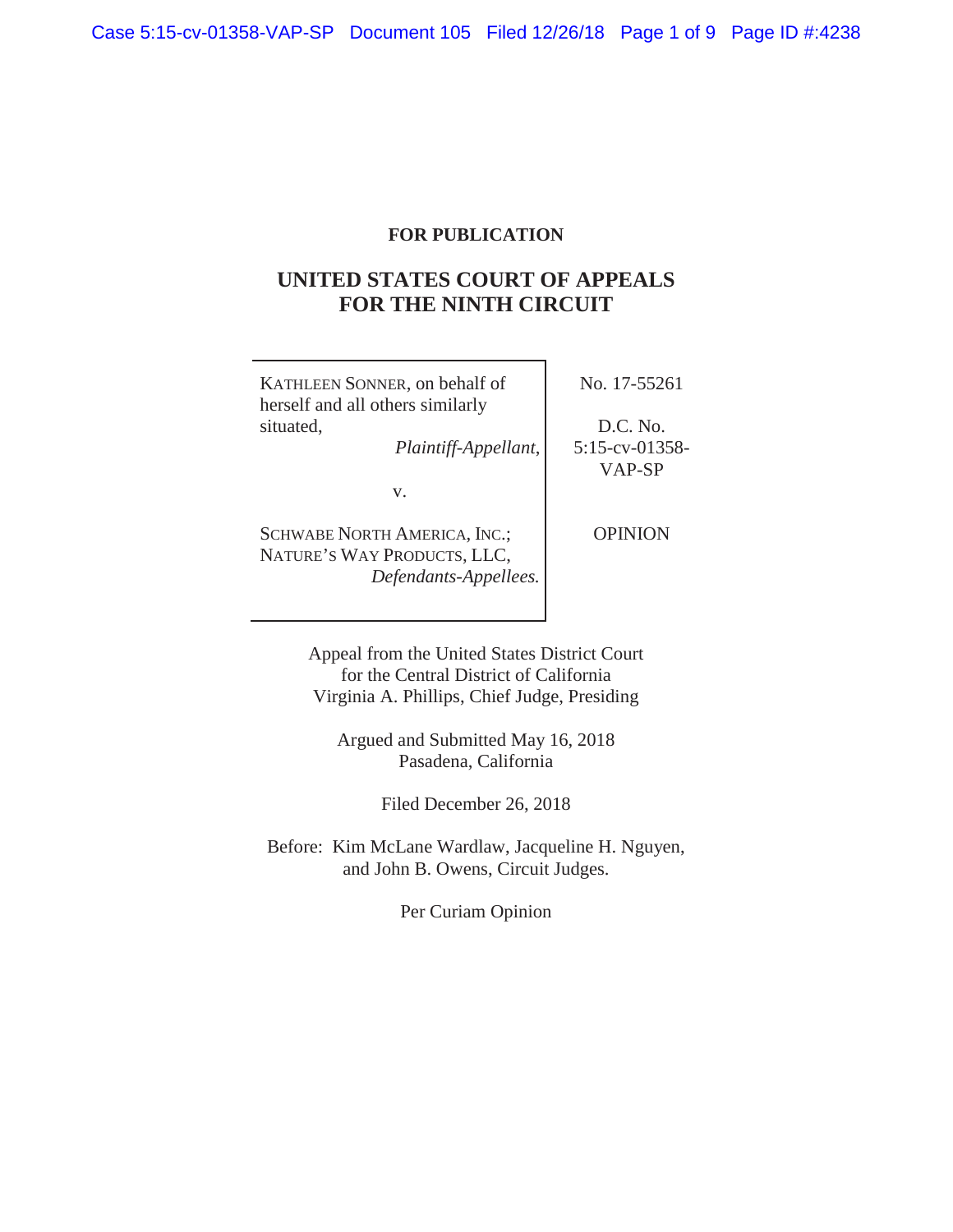## **SUMMARY\***

### **False Advertising Claims**

The panel reversed the district court's summary judgment in favor of sellers of two nutritional supplements in a consumer class action alleging false advertising claims under California's Unfair Competition Law ("UCL"), and the Consumers Legal Remedies Act ("CLRA").

The panel clarified that UCL and CLRA claims are to be analyzed in the same manner as any other claim, and the usual summary judgment rules apply. The panel held that under California law, the plaintiff has the burden of proving by a preponderance of the evidence that a challenged advertisement is false or misleading under the UCL and CLRA. To defeat summary judgment, the plaintiff need only produce evidence of a genuine dispute of material fact that could satisfy the preponderance of the evidence burden at trial. The panel further held that the plaintiff met her burden by producing expert testimony and other scientific data that the nutritional supplement had no more of an effect on mental sharpness, memory, or concentration than a placebo. The panel held that the district court erred by requiring plaintiff to do more, and by elevating plaintiff's burden well beyond what is usually required to defeat summary judgment. The panel remanded for further proceedings.

**<sup>\*</sup>** This summary constitutes no part of the opinion of the court. It has been prepared by court staff for the convenience of the reader.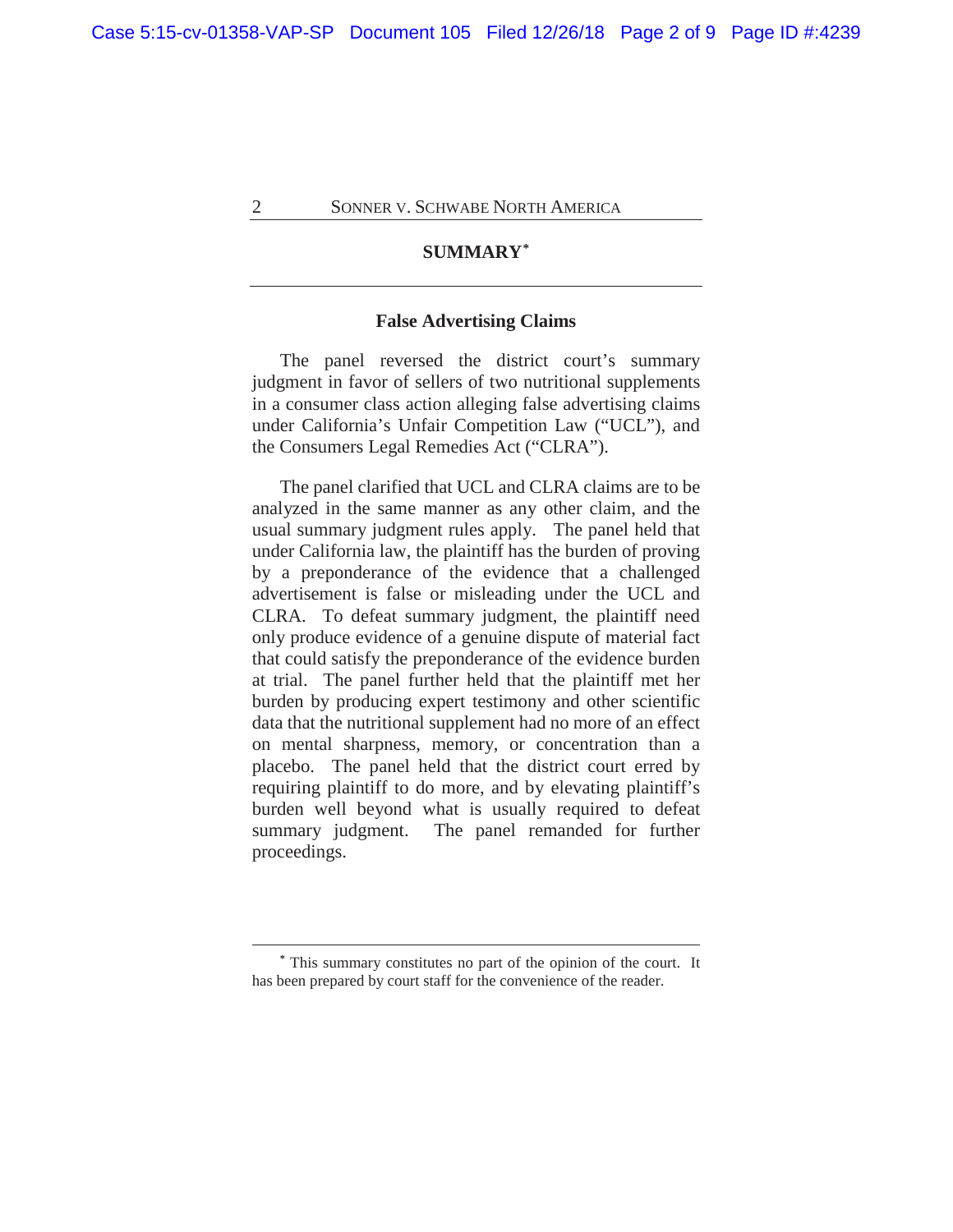#### **COUNSEL**

Leslie E. Hurst (argued), Paula R. Brown, Thomas J. O'Reardon II, and Timothy G. Blood, Blood Hurst & O'Reardon LLP, San Diego, California; Todd D. Carpenter, Carlson Lynch Sweet Kilpela & Carpenter LLP, San Diego, California; for Plaintiff-Appellant.

Michael P. Bryant (argued), Gordon & Rees LLP, San Diego, California; Thomas R. Watson, and Kevin W. Alexander, Gordon & Rees LLP, Los Angeles, California; for Defendants-Appellees.

Jeffrey S. Jacobson, Kelley Drye & Warren LLP, New York, New York, for Amicus Curiae Council for Responsible Nutrition.

#### **OPINION**

#### PER CURIAM:

Kathleen Sonner filed a consumer class action against the sellers of two Ginkgold nutritional supplements for violations of California's Unfair Competition Law, Cal. Bus. & Prof. Code § 17200, et seq. ("UCL"), the Consumers Legal Remedies Act, Cal. Civ. Code § 1750, et seq. ("CLRA"), and breach of express warranty. Sonner alleges that these products were falsely labeled as capable of improving various cognitive functions when in fact they provided no such benefits. Although she supported her claims with expert opinion and other scientific evidence, the district court granted summary judgment in favor of the sellers because they produced contrary expert evidence. District courts in our circuit appear to be split on the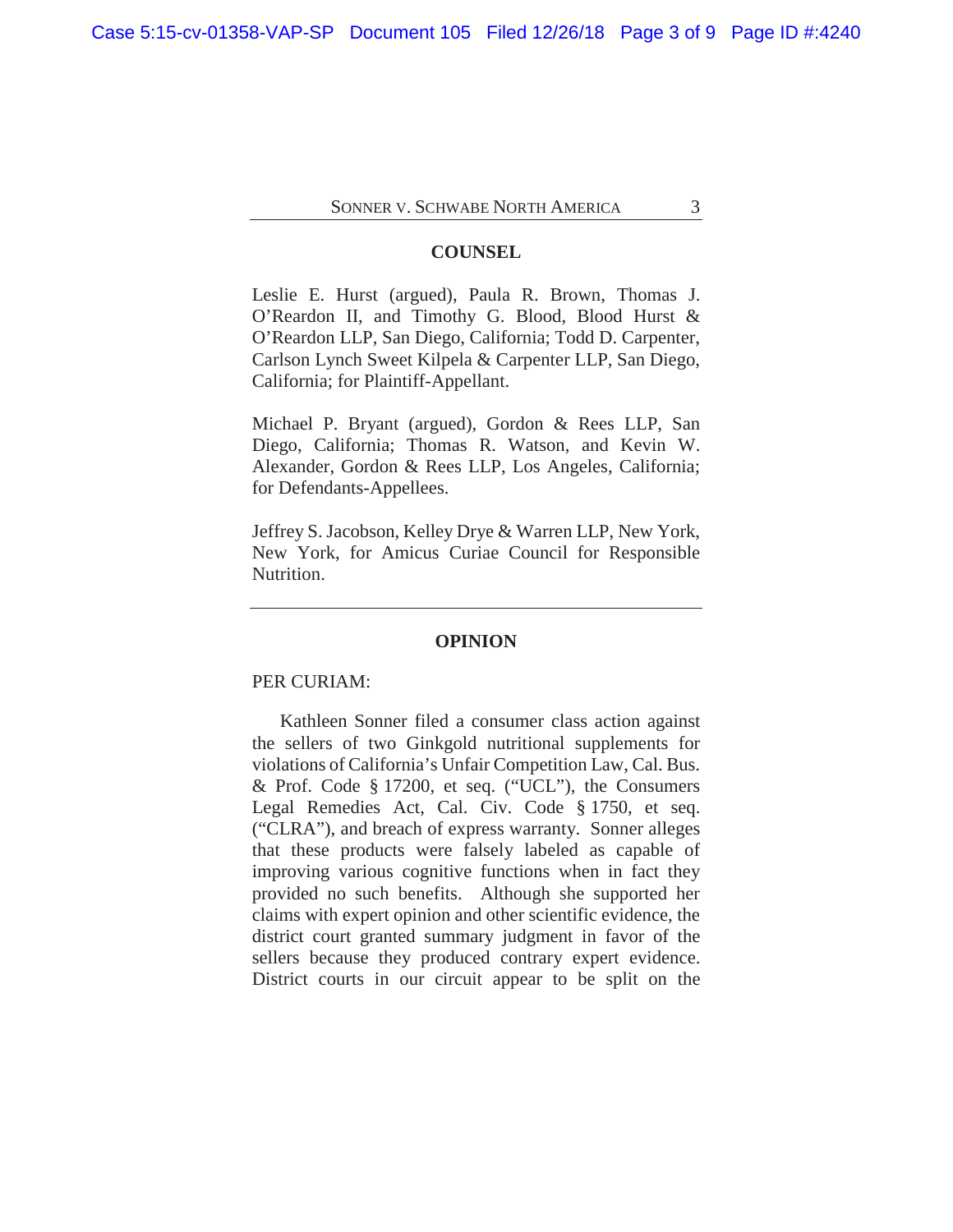summary judgment standard that applies to false advertising claims under California's UCL and CLRA. *Compare Korolshteyn v. Costco Wholesale Corp.*, No. 3:15-cv-709- CAB-RBB, 2017 WL 3622226, at \*5–6, \*12–13 (S.D. Cal. Aug. 23, 2017) (holding that where the scientific evidence is equivocal, summary judgment in favor of a defendant is appropriate because the false labeling claims cannot be literally false), *with Farar v. Bayer AG*, No. 14-cv-04601- WHO, 2017 WL 5952876, at \*17–18 (N.D. Cal. Nov. 15, 2017) (holding that where the plaintiffs' expert testimony supported their claim that the defendants' products provide no measurable benefit, and the defendants' expert opined to the contrary, "such conflicting evidence would merely create a genuine issue of material fact inappropriate for summary adjudication"). Today we clarify that UCL and CLRA claims are to be analyzed in the same manner as any other claim, and the usual summary judgment rules apply. We reverse and remand.

#### **I.**

Schwabe North America, Inc. and Nature's Way Products (collectively, "Schwabe") market and sell nutritional supplements, including two products known as "Ginkgold Advanced Ginkgo Extract" and "Ginkgold Max Advanced Ginkgo Extract Max." The labels on both products tout benefits to "mental sharpness," "memory," and "concentration."

On July 7, 2015, Sonner filed a class action complaint against Schwabe for violations of California's UCL, CLRA, and breach of express warranty.**<sup>1</sup>** Sonner alleges that the

**<sup>1</sup>** Sonner also asserted a claim under the Wisconsin Unfair Trade Practices Act, which is not before us on appeal.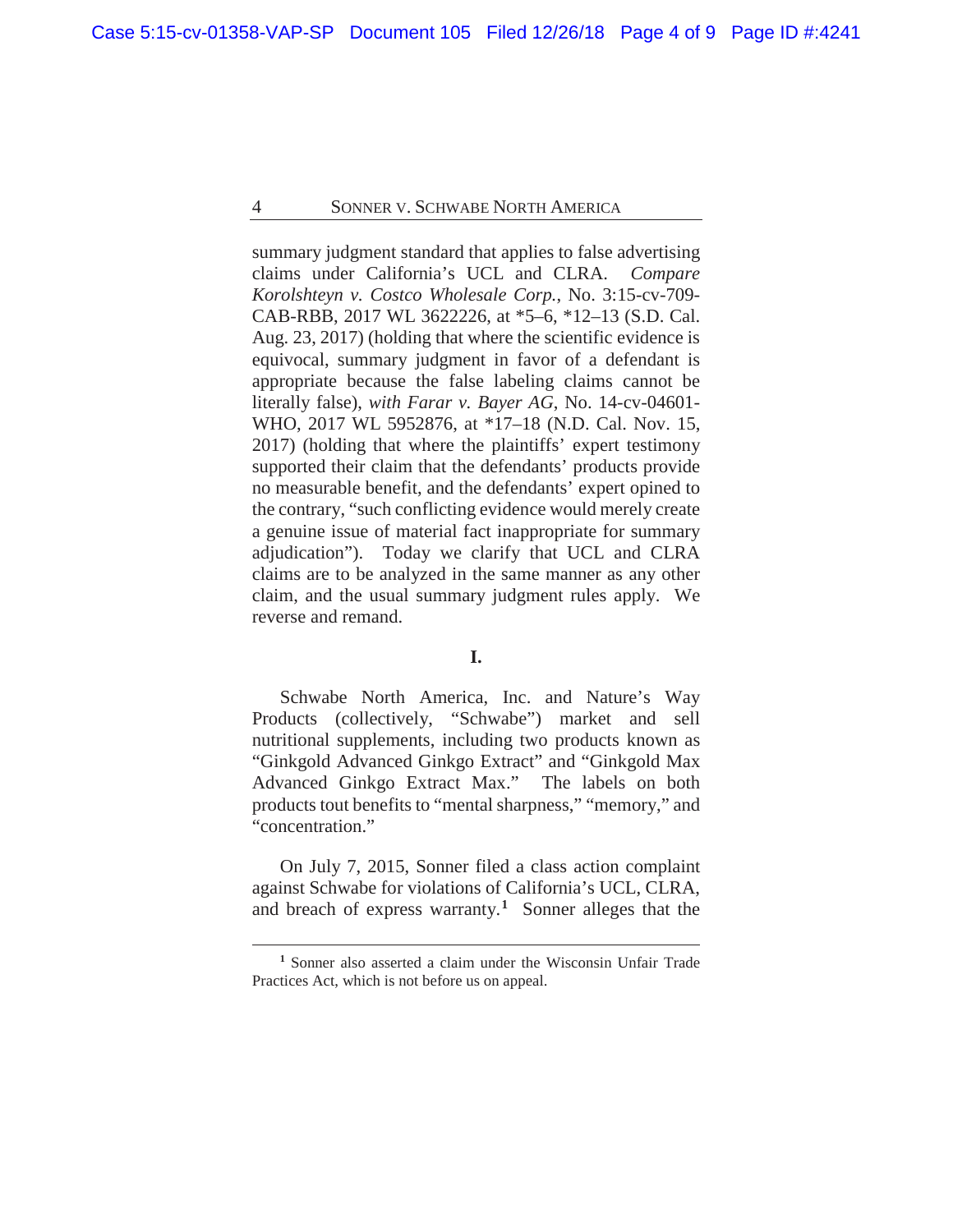operative ingredient in both products, the EGb 761 variety of Ginkgo biloba extract, does not actually have any of the advertised cognitive benefits. On September 14, 2016, Schwabe moved for summary judgment, supporting its motion with expert testimony from Dr. Alan F. Shatzberg, as well evidence from randomized controlled trials, that Ginkgo biloba benefits cognitive function. In opposition, Sonner produced expert testimony from Dr. Beth E. Snitz, who analyzed several clinical studies and meta-analyses to conclude that "Ginkgo biloba is no more effective than [a] placebo for improving cognitive functioning or preventing cognitive decline." Sonner also proffered independent reviews and meta-analyses, randomized controlled trials, and a scientific review article to support her contention that Ginkgo biloba does not benefit cognitive functions.

On February 2, 2017, the district court granted summary judgment in favor of Schwabe. The district court acknowledged that "both sides have produced expert testimony and scientific research in support of their claims," but it nevertheless granted Schwabe summary judgment on the ground that Sonner failed to critique the expert testimony and each of the scientific studies proffered by Schwabe. The district court reasoned that because Sonner fell short in "challenging the methodology, structure, or independence of [Schwabe's] studies," her evidence is "insufficient to allow a reasonable juror to conclude that there is no scientific support for [Schwabe's] claims." Sonner timely appealed.

#### **II.**

We have jurisdiction under 28 U.S.C. § 1291. We review the district court's grant of summary judgment de novo. *Southland Sod Farms v. Stover Seed Co.*, 108 F.3d 1134, 1138 (9th Cir. 1997).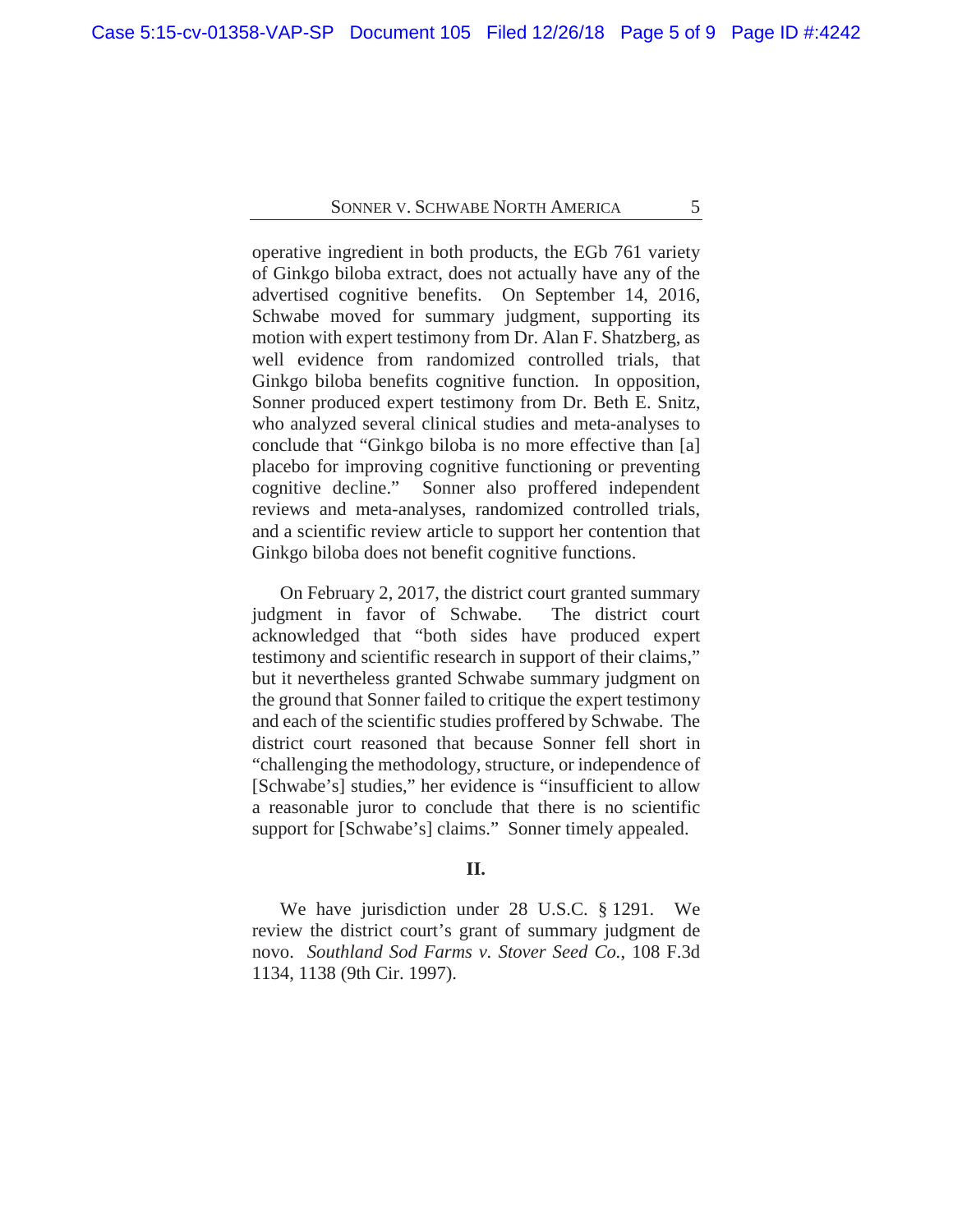#### **III.**

Summary judgment is appropriate only when "there is no genuine dispute as to any material fact." Fed. R. Civ. P. 56(a). "[T]he determination of whether a given factual dispute requires submission to a jury must be guided by the substantive evidentiary standards that apply to the case." *Anderson v. Liberty Lobby, Inc.*, 477 U.S. 242, 255 (1986). To defeat summary judgment, the nonmoving party must produce evidence of a genuine dispute of material fact that could satisfy its burden at trial. *See id.* at 254–55; *see also Celotex Corp. v. Catrett*, 477 U.S. 317, 322–23 (1986).

Under California law, the plaintiff has the burden of proving by a preponderance of the evidence that a challenged advertisement is false or misleading under the UCL and CLRA.**<sup>2</sup>** *See Paduano v. Am. Hondo Motor Co.*, 169 Cal. App. 4th 1453, 1463, 1472, 1473 (2009); *Nat'l Council Against Health Fraud, Inc. v. King Bio Pharms., Inc.*, 107 Cal. App. 4th 1336, 1341–42 (2003). Therefore, to defeat summary judgment, Sonner need only produce evidence of a genuine dispute of material fact that could satisfy the preponderance of the evidence burden at trial. *See Celotex*, 477 U.S. at 322–23. Sonner easily met her burden by producing expert testimony and other scientific data that Ginkgo biloba has no more of an effect on mental sharpness, memory, or concentration than a placebo. *See Provenz v. Miller*, 102 F.3d 1478, 1490 (9th Cir. 1996) ("As a general rule, summary judgment is inappropriate where an expert's testimony supports the non-moving party's case." (quoting

<sup>&</sup>lt;sup>2</sup> The UCL prohibits any "unfair, deceptive, untrue<sup>[1]</sup>, or misleading advertising." Cal. Bus. & Prof. Code § 17200. The CLRA generally prohibits "unfair methods of competition and unfair or deceptive acts or practices." Cal. Civ. Code § 1770.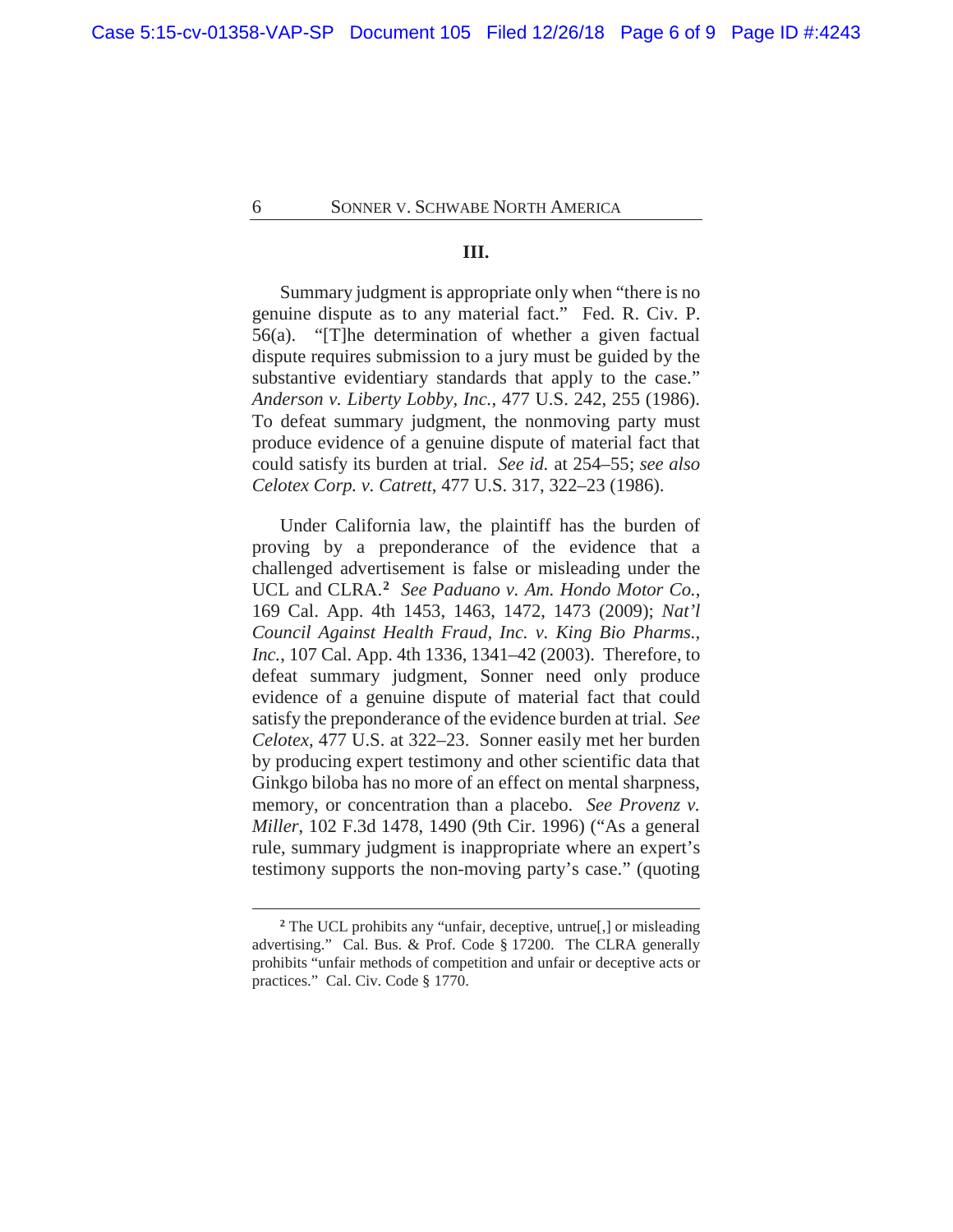*In re Worlds of Wonder Sec. Litig.*, 35 F.3d 1407, 1425 (9th Cir. 1994))). By requiring Sonner to do more—by not only producing affirmative expert evidence of her own but also "foreclos[ing] any possibility" that Schwabe's products provided the labeled benefits—the district court elevated Sonner's burden well beyond what is usually required to defeat summary judgment. Again, a plaintiff need only show a triable issue of material fact to proceed to trial, *see*  Fed. R. Civ. P. 56(a); *Anderson*, 477 U.S*.* at 255, not foreclose any possibility of the defendant's success on the claims. At trial, undoubtedly each party will seek to undermine the scientific bases underlying the opinion of the opposing party's expert. Those arguments, however, go to the weight that the fact-finder should give to the evidence, an inquiry that is not proper at the summary judgment stage.

Schwabe argues that a more exacting summary judgment standard applies to false advertising claims brought under the UCL and CLRA, relying on a Fourth Circuit decision, *In re GNC Corp.*, 789 F.3d 505 (4th Cir. 2015). The court in that case affirmed the district court's dismissal of the plaintiffs' UCL and other state false advertising claims for failure to state a claim. *In re GNC Corp*., 789 F.3d at 518. The court reasoned that because the plaintiffs did "not allege that *all* scientists agree that [the products] are ineffective at providing the promised [] benefits," they failed to show as a matter of law that the advertised claims are false. *Id.* at 515 ("When litigants concede that some reasonable and duly qualified scientific experts agree with a scientific proposition, they cannot also argue that the proposition is 'literally false.'"). Some district courts in our circuit have adopted similar reasoning in weighing competing expert evidence in false advertising cases at the summary judgment stage. *See, e.g.*, *Korolshteyn*, 2017 WL 3622226, at \*5–6, \*12–13; *cf. Mullins v. Premier Nutrition Corp.*, 178 F. Supp.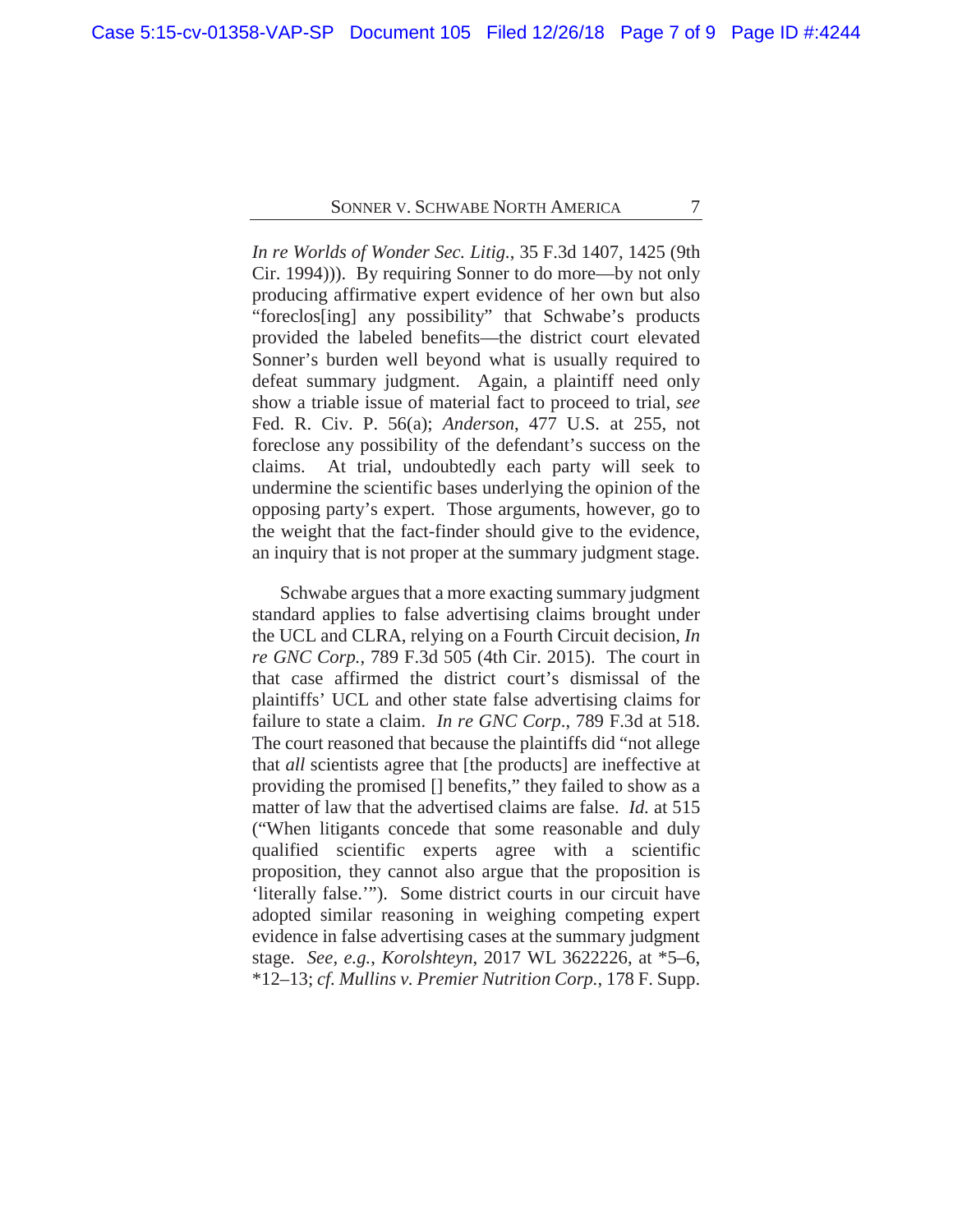3d 867, 893–96 (N.D. Cal. 2016) (accepting *In re GNC Corp.'s* standard for literal falsity claims, but denying summary judgment because the plaintiff successfully undermined the defendant's supporting expert testimony and scientific research). Other district courts in our circuit have flatly disagreed. *See, e.g.*, *Racies v. Quincy Bioscience, LLC*, No. 15-cv-00292-HSG, 2017 WL 6418910, at \*4 (N.D. Cal. Dec. 15, 2017) ("The Court is not persuaded by *In re GNC* or *Korolshteyn*, and does not believe the California Supreme Court would adopt their reasoning."); *Farar*, 2017 WL 5952876, at \*17 (stating that conflicting expert evidence "would merely create a genuine issue of material fact inappropriate for summary adjudication").

We are unpersuaded by the notion that a plaintiff must not only produce affirmative evidence, but also fatally undermine the defendant's evidence, in order to proceed to trial. "[A]bsolute certainty is not the evidentiary benchmark in civil (or even criminal) litigation," *Hobbs v. Gerber Prods. Co.*, No. 17 CV 3534, 2018 WL 3861571, at \*7 (N.D. Ill. Aug. 14, 2018), and it has never been the standard for weighing conflicting evidence for purposes of summary judgment. If the plaintiff's evidence suggests that the products do not work as advertised and the defendant's evidence suggests the opposite, there is a genuine dispute of material fact for the fact-finder to decide. We see no reason to diverge from the usual summary judgment rules for UCL and CLRA claims.

Schwabe also argues that Sonner's claims are essentially "lack of substantiation" claims, which private plaintiffs are prohibited from pursuing under California law. *See King Bio Pharms., Inc.,* 107 Cal. App. 4th at 1344. The district court rejected this argument, and so do we. Sonner has the burden of proof as to her claims, unlike a substantiation claim where